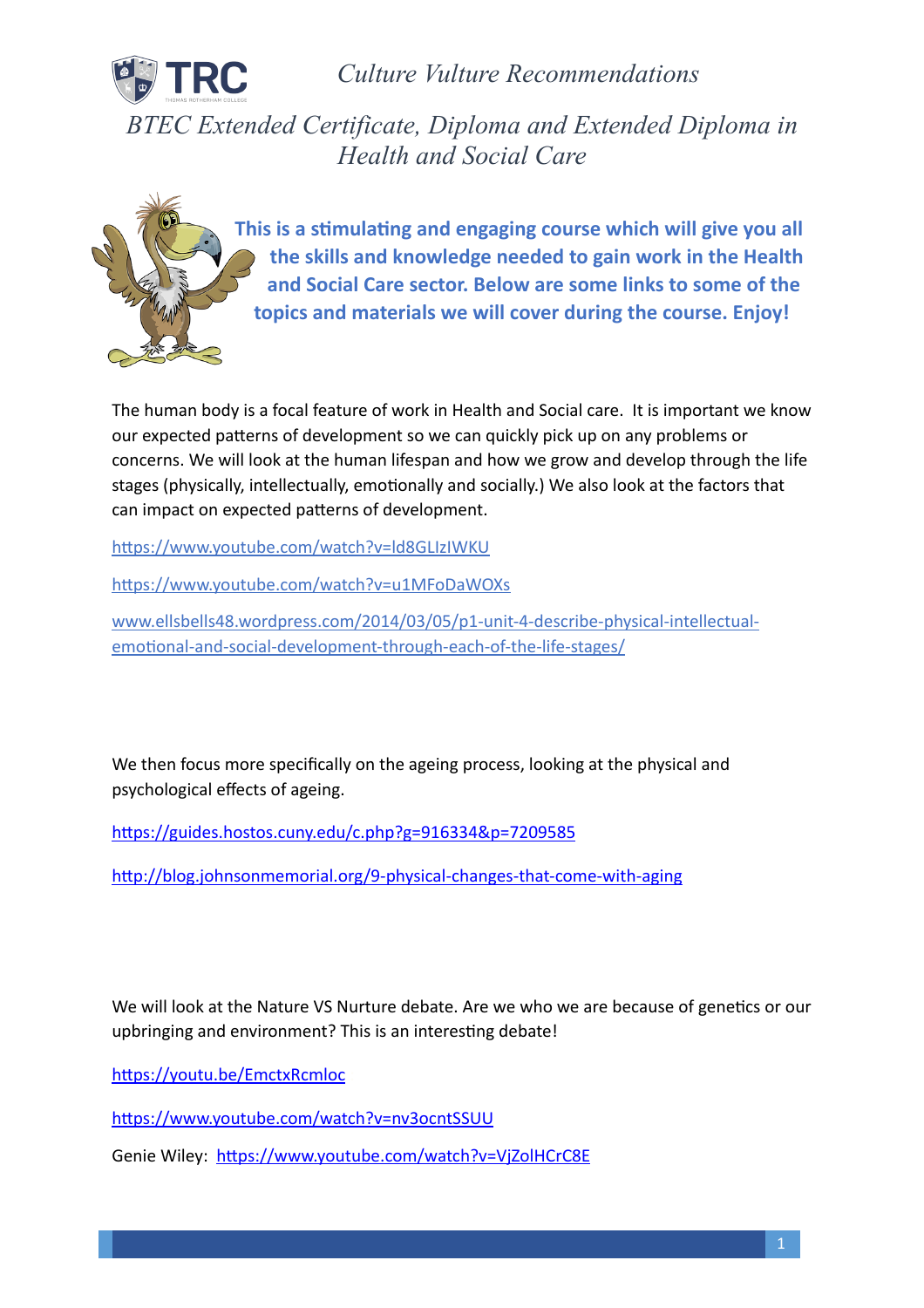

*Culture Vulture Recommendations* 

*BTEC Extended Certificate, Diploma and Extended Diploma in Health and Social Care*  Oxana Malaya 'Dog Girl' https://www.youtube.com/watch?v=UkX47t2QaRs

Unfortunately, abuse does happen. It is important you know the signs of abuse and neglect so you can act quickly to stop it. You will explore the different types of abuse and the signs and indicators of each…

https://youtu.be/vMO5rojeID0

https://learning.nspcc.org.uk/safeguarding-checklist https://www.youtube.com/watch?v=KAUkzWFFdqQ

We will explore a range of health and safety concerns that could arise in health and social care settings; the hazards, risks and how to control them.

http://feweek.co.uk/2014/02/14/york-college-fined-175k-over-nursery-death-of-three-year[old-lydia-bishop/](http://feweek.co.uk/2014/02/14/york-college-fined-175k-over-nursery-death-of-three-year-old-lydia-bishop/)

http://www.youtube.com/watch?v=Ejkkbg76rPk

https://www.sja.org.uk/get-advice/get-a-free-first-aid-guide/

https://www.bbc.co.uk/news/uk-england-leeds-29673612

We will explore some health and safety legislation and understand how it influences Health and Social care settings. Following laws, policies and procedures is vital in the sector to protect yourself and others.

https://www.hse.gov.uk/pubns/books/lawposter.htm